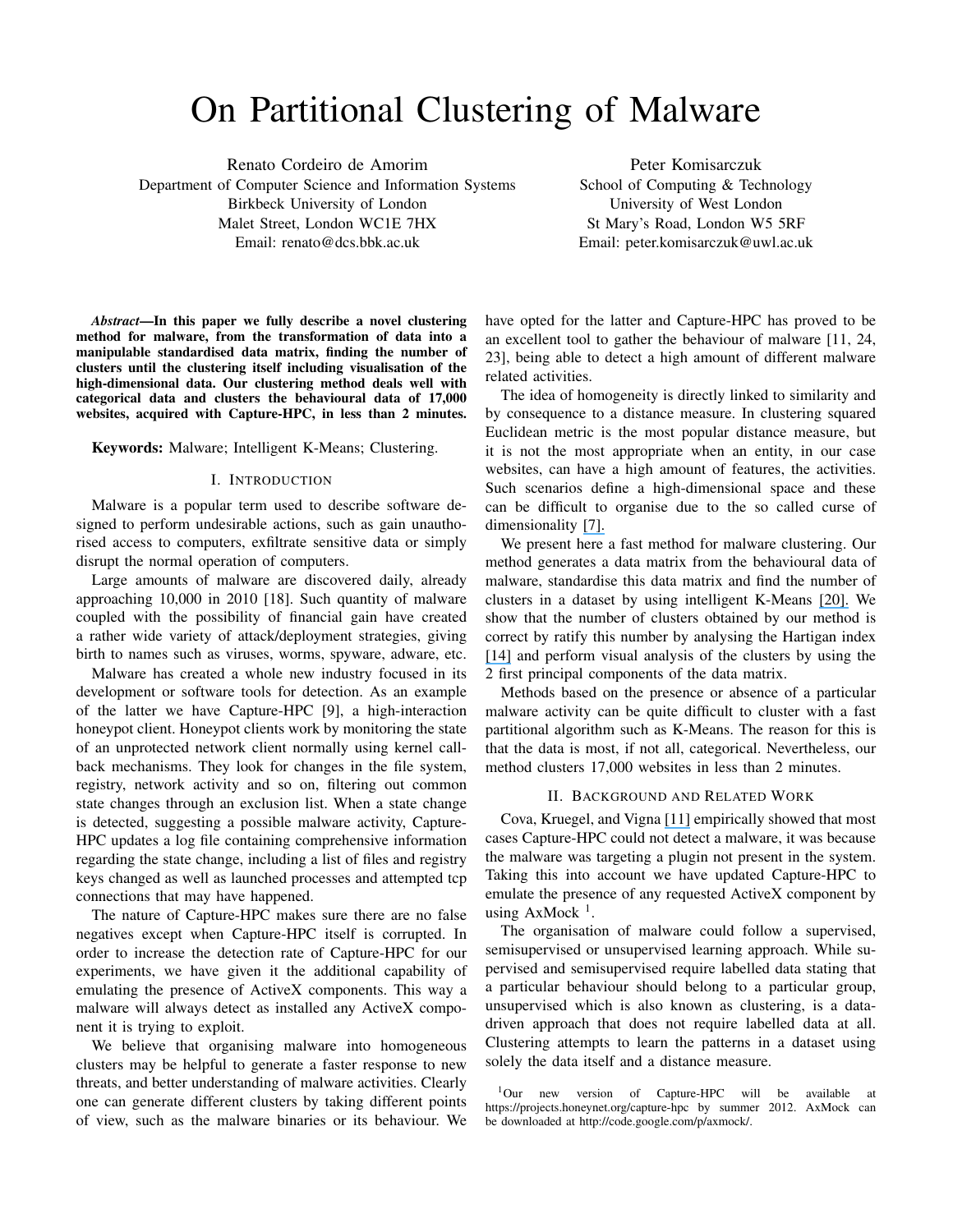Although supervised and arguably semisupervised algorithms tend to have better accuracy than unsupervised, their requirement of labelled data can be difficult to meet in certain scenarios. Labelling a statistically significant amount of data could require an impractical effort because of the high quantity of malware released everyday. Another issue is that this labelled data would have to be highly accurate, otherwise the algorithm could learn incorrect patterns and classify malware under the wrong groups. These facts made us opt for unsupervised learning.

In general, clustering algorithms can be divided into hierarchical and partitional. The former, in its more popular agglomerative form, generates clusters by merging entities or clusters and can be visualised through a dendrogram. Partitional algorithms generate a single set of labels for the entities and can be considerably faster than its counterpart. In both cases the granularity of the clustering is defined by the number of clusters in the dataset.

The use of clustering algorithms in datasets related to malware was introduced, to the authors knowledge, by Bailey et al. [4] using, as most of the literature, hierarchical clustering. Because of the large amount of data and the so called zero-day attacks, we consider that the speed of clustering is crucial and have chosen to use partitional clustering in this research.

K-Means [5, 19] is arguably the most popular clustering algorithm there is. K-Means partitions each entity  $y \in Y$ , in our case websites, into K clusters around centroids  $C =$  ${c_1, c_2, ..., c_K}$ :

- 1) Assign values to K centroids  $c_1, c_2, ..., c_K$ , normally K random entities;  $S \leftarrow \{\}$
- 2) Assign each entity  $y_i$  in the dataset to its closest centroid  $c_k$ , generating the clustering  $S' = \{S'_1, S'_2, ..., S'_K\}.$
- 3) Update all centroids to the centre of their respective clusters.
- 4) If  $S \neq S'$  then  $S \leftarrow S'$  and go to step 2.
- 5) Output the clustering  $S = \{S_1, S_2, ..., S_K\}$  and centroids  $C = \{c_1, c_2, ..., c_K\}$

The above algorithm iteratively minimises the sum of the squared error over  $K$  clusters, we show the K-Means criterion in Equation (1).

$$
W(S, C) = \sum_{k=1}^{K} \sum_{i \in S_k} d(y_i, c_k)
$$
 (1)

where  $d(y_i, c_k)$  is a function calculating the distance between  $y_i$  and  $c_k$ . K-Means is a rather successful algorithm, its popularity is mainly due to its easy implementation, simplicity, efficiency, and empirical success [16]. One can easily find implementation of K-Means in popular data analysis software packages such as R, MATLAB and SPSS.

Due to its constant use, K-Means weaknesses are well known, among them: (i) it is a greedy algorithm. There is no guarantee its criterion will reach a global minimum, meaning that the final clustering may not be optimal. Although there have been attempts to deal with this issue, most notably the classical solution of swapping entities between clusters given by Hartigan and Wong [15], this is a very difficult problem as the minimisation of Equation (1) is a NP-Hard problem, we will leave this for future research; (ii) it requires the number of clusters to be known beforehand; (iii) the final clustering depends highly on the initial centroids given to the algorithm, these are normally found at random.

In a number of scenarios, including ours, the exact number of clusters  $K$  may not be known. The literature of clustering malware tends to use hierarchical clustering algorithms [4, 6, 26] seemingly because it is possible to run such an algorithm without knowing  $K$ . However it can be difficult to interpret results when no granularity is set via  $K$ , possibly generating clusters with no significance. Another issue is that hierarchical algorithms are known not to scale well. For instance, it may take 3 hours to cluster 75,000 [6] while our method clusters 17,000 in less than 2 minutes (see Section IV) ). We find that there is a considerable amount of research effort in attempting to find K that could be used in malware datasets  $[10, 14, 17,$ 20, 21].

Regarding the weakness (iii), K-Means is a nondeterministic algorithm. It may provide different clusterings if run more than once, this characteristic raises the question of which clustering to use. A common solution is to run K-Means a number of times, generating a number of clusterings, and pick the clustering  $S^*$  which is the closest to the K-Means data model.  $S^*$  will be the clustering with the smallest  $W(S, C)$ given by the K-Means criterion, Equation (1). This approach does seem to work in a number of scenarios, but it can be very lengthy when dealing with high amounts of data.

In order to deal with weaknesses (ii) and (iii) at once, we have decided to use Intelligent K-Means (iK-Means) [20] due to its considerable success in different scenarios [2, 3, 10]. The iK-Means algorithm provides an heuristic initialization for K-Means based on the concept of anomalous clusters. An anomalous cluster is a cluster of entities that are far from the centre of gravity of the dataset. IK-Means iteratively finds each of these clusters and uses their centroids and number of clusters as the parameters for K-Means. The algorithm is formalised below.

- 1) Assign a value to  $\theta$ ; set  $c_c$  as the centre of gravity of the dataset;  $C_t \leftarrow \{\}$
- 2) Set a tentative centroid  $c_t$  as the entity farthest away from  $c_c$ .
- 3) Apply K-Means using two centroids,  $c_t$  and  $c_c$  generating the clustering  $S = \{S_t, S_c\}.$
- 4) If the cardinality of  $S_t \geq \theta$  then  $C_t \leftarrow c_t$ , otherwise discard  $c_t$ . In any case, remove  $S_t$  from the dataset.
- 5) If there are still entities to be clustered go to step 2.
- 6) Run K-Means with the centroids in  $C_t$ .

To demonstrate the method works with malware data we have chosen to ratify the number of clusters it finds with visual inspection and the Hartigan index [14] mainly because of its easy of use and popularity. This index is based on the error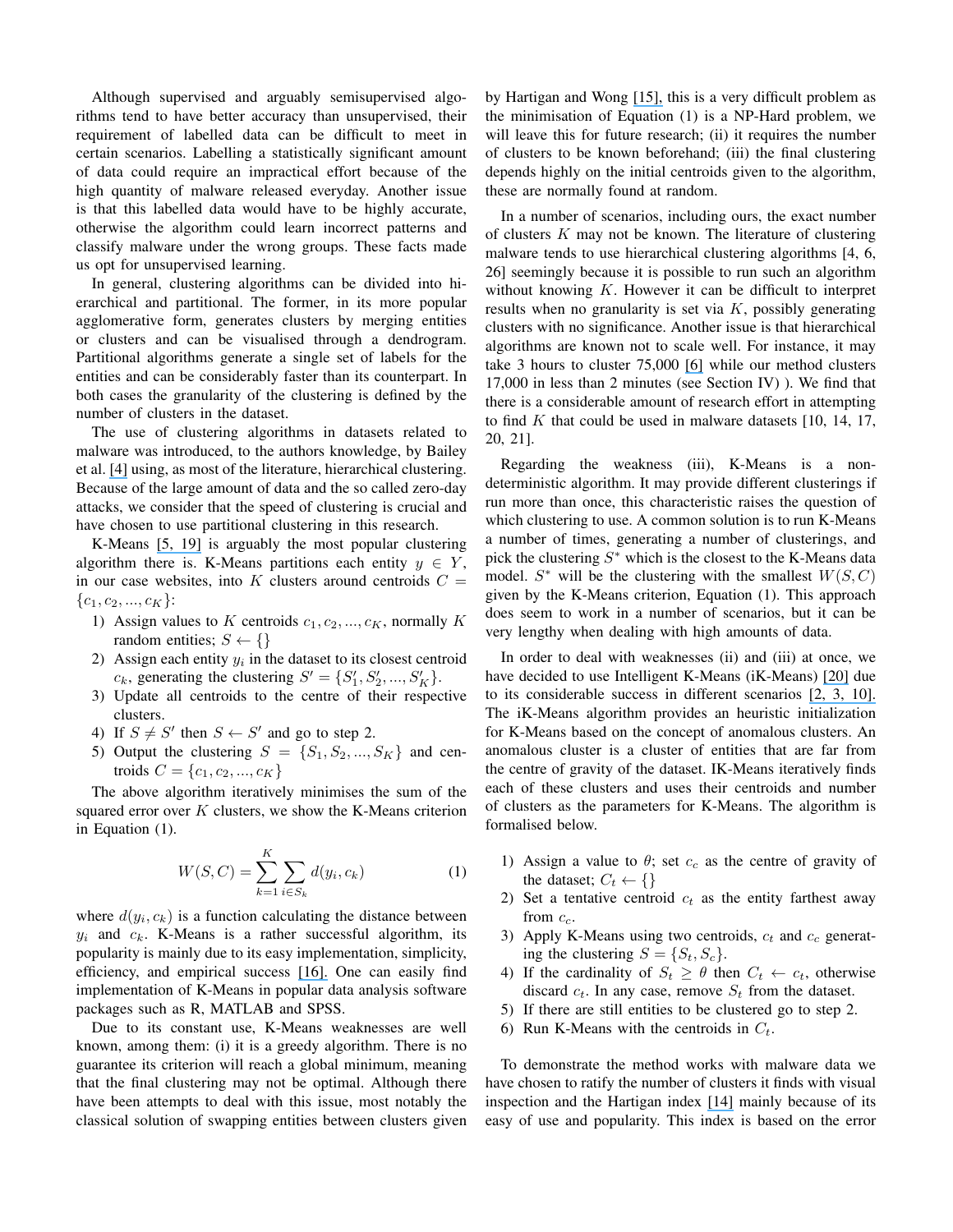W, the output of Equation (1).

$$
H(k) = (N - k - 1)(\frac{W_k - W_{k+1}}{W_{k+1}})
$$
 (2)

This index requires K-Means to be run with different values for  $K$  and may take time. We find intuitive that the centroids found by iK-Means can be used here making K-Means a deterministic algorithm. Visibly  $W$  is inversely proportional to  $K$ , the more clusters the less variance within them, the index is based on abnormal variances in  $H(k)$ .

Unfortunately the malware datasets are very likely to be large in terms of websites and measurements, visibly highdimensional datasets. The curse of dimensionality, a term coined by Bellman [7] states that as the number of dimensions increases so does the sparseness of data making entities to appear dissimilar, a very problematic fact to distance-based algorithms such as K-Means. This is further supported by research suggesting that the concept of nearest neighbours calculated using Euclidean distance becomes meaningless as the dimensionality of the data increases [13, 1, 8].

In order to cluster malware we need a method that supports high-dimensional spaces. This can be accomplished by selecting an appropriate distance measure for K-Means. Although the literature tends to use the Euclidean distance this is not the most appropriate in high-dimensional spaces. Empirical experiments [12, 25] show that distances such as the cosine are more appropriated than the Euclidean distance. The cosine distance for the N-dimensional  $x$  and  $y$  is defined as:

$$
d(x,y) = 1 - \frac{\sum_{n=1}^{N} x_n \cdot y_n}{\sum_{n=1}^{N} (x_n)^2 \cdot \sum_{n=1}^{N} (y_n)^2}
$$
(3)

A somewhat easier way to apply the cosine distance, is to perform an extra step in the pre-processing of data by dividing each row vector  $y_i$  representing a website by the vector's norm  $\sqrt{\sum_{n=1}^{N} y_{in}^2}$  [13, 22, 27]. We find this particularly helpful to calculate centroids of each cluster.

As final consideration for this section, a clustering algorithm regardless of being partitional or hierarchical, will not yield that a given cluster is composed of malware. Clustering algorithms simply find that 2 or more clusters are dissimilar according to a given distance measure and cannot state what they are actually composed of. In order to define what malware family a cluster contains one would need the analysis of a field expert. Clearly this expert would not need to analyse the whole cluster but solely the malware that is the closest to the cluster centroid.

#### III. METHOD

In order to apply any clustering method we need to create and standardise a data matrix representing the whole dataset Y. In this data matrix each instance of  $Y = \{y_1, y_2, ..., y_N\}$ represents a website and each column  $v = \{1, 2, ..., M\}$  a feature. In our method  $y_{iv}$  may be assigned 0 or 1 representing the absence or presence of a particular malware behaviour, a feature, in the website  $y_i$ .

The first step of our method is to apply Capture-HPC on each website, recording its activities in a log file. The amount of time used for recording stays as a parameter, but we suggest it should not be less than a minute as some websites may take time to load. The full list of activities these websites performed on an unsecured network client becomes our initial list of features.

The second step is to filter the list of features. Although Capture-HPC uses a exclusion list to filter out expected state changes, it records data such as time and process ID generating groups of features that represent in fact the same malware activity. We disregard any part of the log file that is not directly linked to the activities, but to management, such as timestamps, process IDs, paths to files and IP numbers in tcp-connections. This filtering ensures each feature is unique in terms of what states the malware is changing, effectively reducing the number of features.

The third step is to create the data matrix, by assigning a value to each  $y_{iv}$ , and standardise it. When creating the entry  $y_i$  in the data matrix we read the log file for this particular website and search for of the M features we have listed. If a feature  $v$  is found to be in the log file then  $y_{iv}$  is set to 1, otherwise 0. Each value in our data matrix is categorical, making its standardization less obvious. We have opted to use a method presented by Mirkin [20]. In this each feature is transformed into 2 new features (since we have only 2 possible categories). Only one of the new features is assigned 1, the new feature corresponding to the category in the original feature, the other is assigned 0. We then standardise the data numerically by subtracting each of the values  $y_{iv}$  by the new feature average  $\bar{y}_v$ , linking the final value of  $y_{iv}$  to the frequency of  $v$  over  $Y$ .

In the forth step we apply the Intelligent K-Means algorithm with  $\theta = 1$ . We then sort the clusters in descending order by the number of websites found in each of them, in the anomalous cluster part of iK-Means. We choose the number of clusters by analysing when the cardinality of clusters stabilizes in a relatively small value.

Optionally, one can also ratify the number of clusters by using for instance the Hartigan index and the less reliable visual inspection. The former analyses the differences of the K-Means criterion shown in Equation (1) under different values for  $K$ . Regarding visual inspection, we have chosen to plot the whole dataset over its 2 first principal components. Because the data is categorical in nature the clusters structure can be rather difficult to see. One may wish to add a small mount of uniformly random noise to help the visualization of cluster cardinalities.

## IV. EXPERIMENTS

We acquired a list with 17,000 possibly infected IP ad $d$ resses<sup>2</sup>. In the first step of our method we applied Capture-HPC for 2.5 minutes to each of these websites, generating a

<sup>&</sup>lt;sup>2</sup>3,273 from http://www.malwaredomainlist.com/update.php plus 13,763 from http://www.malware.com.br/lists.shtml.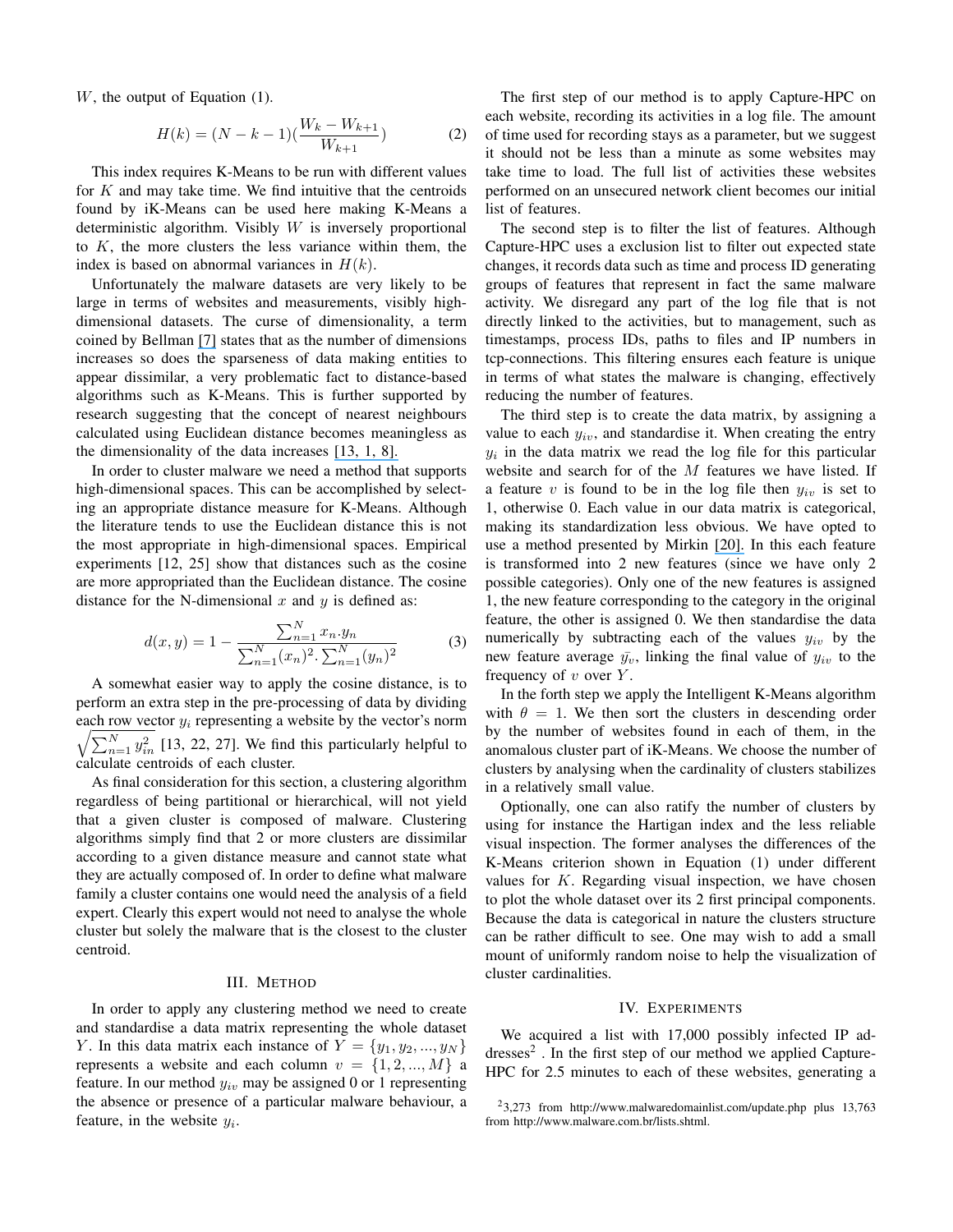total of 133,327 features. By using our second step we were able to reduce the number of features to 231, making each feature truly representative.

We then created the data matrix of initially 17,000 websites over 231 by checking the logs of each website against the features we found. We finalised the data matrix by standardising it using Mirkin's method, effectively doubling the number of features.

In the next step we applied intelligent K-Means with  $\theta = 1$ , finding a total of 15 cluster with more than 1 feature. We then sorted the clusters by the number of entities found in the anomalous part of the algorithm and found the cardinalities 8439, 7851, 381, 129, 121 and very small numbers after these, suggesting the dataset had 5 clusters.

The popular Hartigan index helped us to ratify 5 as the number of clusters. After the  $5<sup>th</sup>$  cluster the error given by Equation (1) ceased to be significant. Although less reliable, we also found 5 clusters in this dataset by analysing visually the 2 first components of the dataset, extracted by using principal component analysis (PCA). The image can be seen in figure (1), to which we had to add random noise between 0 and 0.25 to increase clarity. It seems to us that figure (1) presents 2 clusters at the top, the one at the right being a bit more elongated, and 3 at the bottom, totally 5 clusters.



Fig. 1. A Dataset containing the behavioural data of 17,000 possibly infected websites over its 2 first principal components.

#### V. CONCLUSION

By using our method we were able to cluster a dataset of 17,000 malwares in less than 2 minutes. This was a particularly interesting database to work for 3 reasons: (i) the features were solely categorical; (ii) the cardinality of the clusters was uneven and (iii) it was a high-dimensional data matrix. Because of these three reasons the ordinary K-Means algorithm would constantly fail to cluster the dataset, generating empty clusters.

We solved the above issues by standardizing the data by transforming each feature into 2 new features allowing us to standardise them numerically through their frequencies in the dataset. We have also used the intelligent K-Means method to find the number of clusters in the dataset as well as the initial centroids for each of them. Finally, the issue of highdimensionality was dealt by using the cosine distance rather than the more popular squared Euclidean distance.

This research assumes that the features obtained with Capture-HPC are all relevant. This sounds realistic since Capture-HPC uses an exclusion list for expected state changes, not leaving any reason why a client should suffer a change in state while not being used. Of course relevant features may have different degrees of importance for clustering particularly at different clusters. We intend to further developed a previous method used to find features weights called intelligent Minkowski K-means [2] so we can apply it to the clustering of malware.

#### VI. ACKNOWLEDGEMENTS

The authors would like to thanks Tiffany Youzhi Bao for her instrumental work developing AxMock ultimately allowing us to upgrade Capture-HPC to mock ActiveX components.

#### **REFERENCES**

- [1] C.C. Aggarwal, A. Hinneburg, and D.A. Keim. *On the surprising behavior of distance metrics in high dimensional space*. Citeseer, 2000.
- [2] R. Cordeiro de Amorim and B. Mirkin. "Minkowski metric, feature weighting and anomalous cluster initializing in K-Means clustering". In: *Pattern Recognition* (2011).
- [3] R.C. de Amorim. "Constrained Intelligent K-Means: Improving Results with Limited Previous Knowledge." In: *Advanced Engineering Computing and Applications in Sciences, 2008. ADVCOMP'08. The Second International Conference on*. IEEE. 2008, pp. 176–180.
- [4] M. Bailey et al. "Automated classification and analysis of internet malware". In: *Proceedings of the 10th international conference on Recent advances in intrusion detection*. Springer-Verlag. 2007, pp. 178–197.
- [5] G.H. Ball and D.J. Hall. "A clustering technique for summarizing multivariate data". In: *Behavioral Science* 12.2 (1967), pp. 153–155.
- [6] U. Bayer et al. "Scalable, behavior-based malware clustering". In: *Network and Distributed System Security Symposium (NDSS)*. Citeseer. 2009.
- [7] R. Bellman. "Dynamic programming and Lagrange multipliers". In: *Proceedings of the National Academy of Sciences of the United States of America* 42.10 (1956), p. 767.
- [8] K. Beyer et al. "When is nearest neighbor meaningful?" In: *Database TheoryICDT99* (1999), pp. 217–235.
- [9] *Capture-HPC*. Aug. 2011. URL: https://projects.honeyn et.org/capture-hpc.